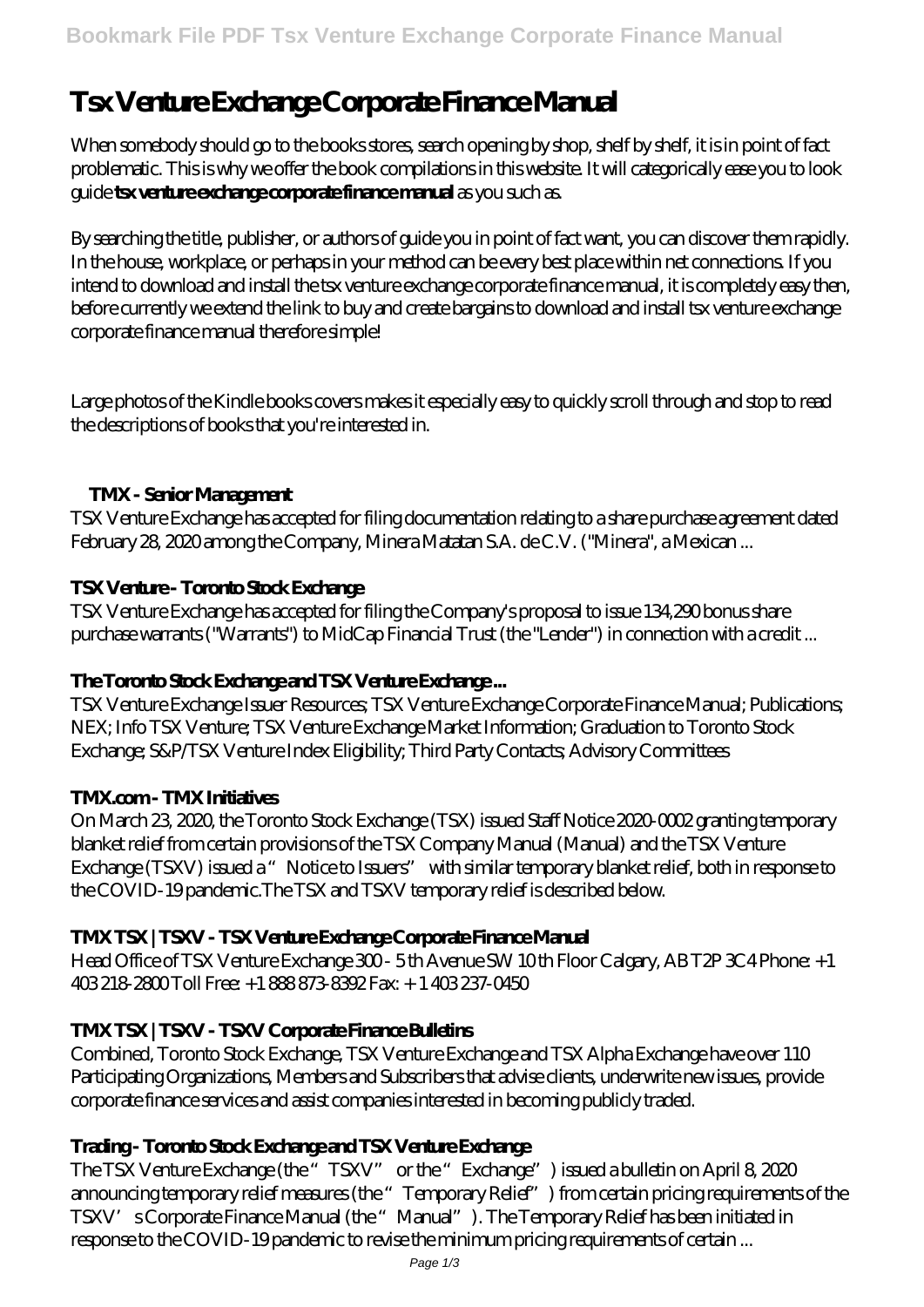#### **TSX VENTURE EXCHANGE CORPORATE FINANCE MANUAL PDF**

Corporate Information. Corporate Information; Board of ... Toronto Stock Exchange, TSX Venture Exchange, TSX Alpha Exchange and Montré al Exchange. April 9, 2020. TMX Group Limited to announce Q1 2020 financial results on Monday, May 11, 2020. TMX Group Limited will announce its financial results for the first quarter ended March 31, 2020 in ...

#### **TMX - Contact Us**

TSX Venture Exchange Stock Maintenance Bulletins ... Finder's fee warrants are exercisable at \$0.30 per share for three years Pursuant to Corporate Finance Policy 4.1, Section 1.9 ...

#### **TSX Venture Exchange Offers Temporary Relief from \$0.05 ...**

TSX Venture Exchange: Originally called the Canadian Venture Exchange (CDNX), this was a result of the merger of the Vancouver and Alberta stock exchanges. The goal of TSX Venture Exchange is to ...

#### **TMX TSX | TSXV - TSXV Corporate Finance Policies**

TSX Venture Exchange Corporate Finance Manual TSXV Corporate Finance Manual - Forms Please click on the appropriate links below to access the Internet, PDF, Word and Excel files for this area.

#### **TMX TSX | TSXV - TSXV Corporate Finance Manual - Forms**

TSX Venture Exchange Corporate Finance Manual TSXV Corporate Finance Manual - Appendices Please click on the appropriate links below to access the PDF and Word files for this area.

#### **TSX Venture Exchange Stock Maintenance Bulletins | Markets ...**

TMX facilitates fully electronic trading on Canada's premier equities Exchanges, Toronto Stock Exchange (TSX), TSX Venture Exchange (TSXV) and TSX Alpha Exchange (TSXA).

#### **TSX Venture Exchange - Investopedia**

TSX Venture Exchange Regulatory Policies and Procedures; ... Corporate Information; Senior Management; Senior Management. Full biography . ... He is responsible for the financial management of the company as well as for the administrative oversight of TMX Group's Capital Formation business.

# **TMX TSX | TSXV - TSX Venture Exchange Corporate Finance Manual**

TMX facilitates fully electronic trading on Canada's premier equities Exchanges, Toronto Stock Exchange (TSX), TSX Venture Exchange (TSXV) and TSX Alpha Exchange (TSXA).

#### **TSX Venture Exchange Stock Maintenance Bulletins - Bloomberg**

TSX Venture - all companies on TSX Venture, Canadian Venture Exchange CDNX .

# **Tsx Venture Exchange Corporate Finance**

Toronto Stock Exchange (TSX) and TSX Venture Exchange (TSXV): where ideas and innovation meet capital. Listing With Us. The Exchanges have provided companies with access to equity capital for over 160 years. ... TSX Venture Exchange Corporate Finance Manual.

#### **TMX TSX | TSXV - TSXV Corporate Finance Manual - Appendices**

Mandatory Filing Dates for Revised TSX Venture Exchange Personal Information Form (PIF) and Revised TSX Venture Exchange Declaration (Form 2C1) March 20, 2007 Status of December 20, 2004 Notice to Issuers concerning Exchange Deferral to TSX Policy for Tier 1 Issuers (the December 20, 2004 Notice)